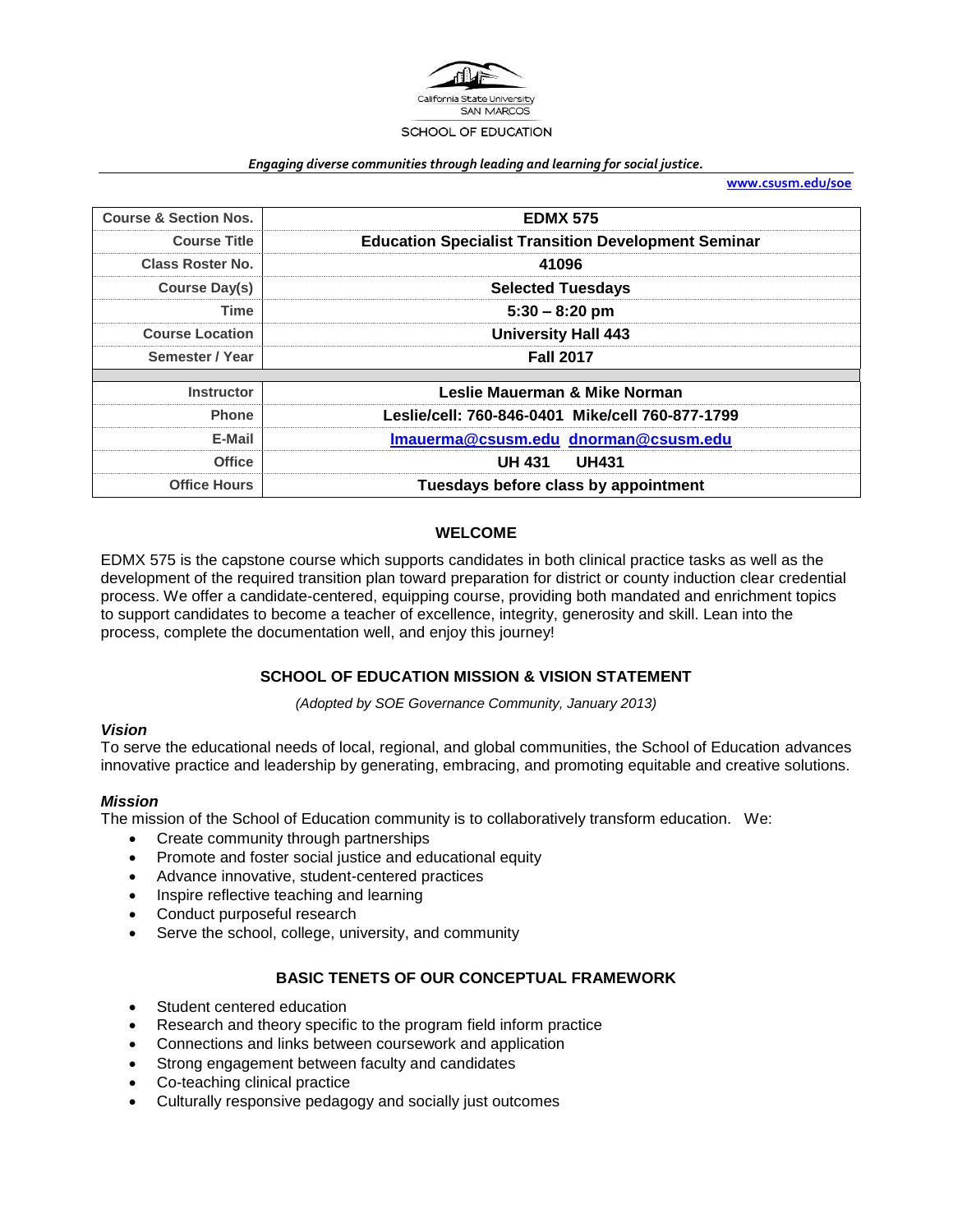## **TABLE OF CONTENTS**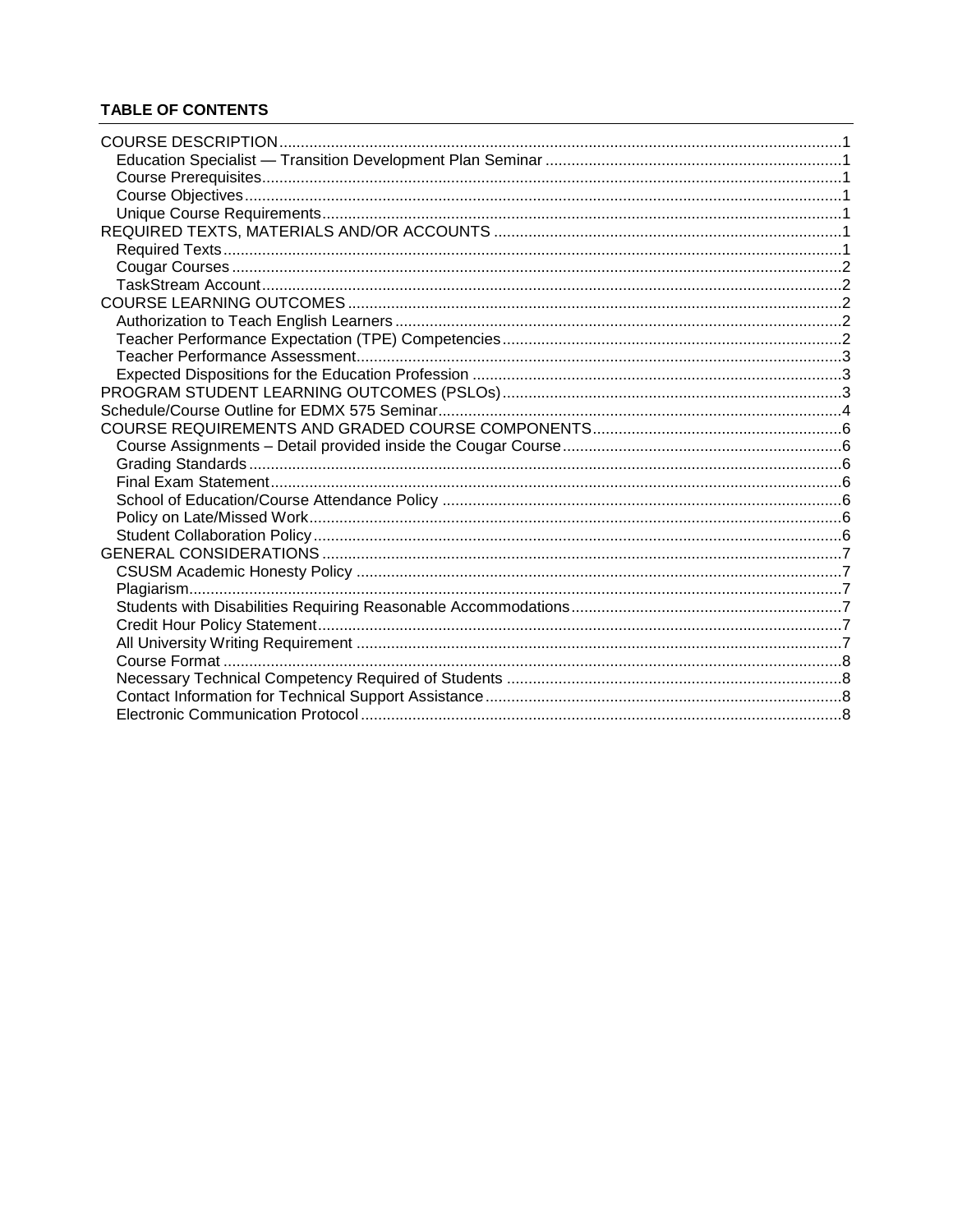### **COURSE DESCRIPTION**

### <span id="page-2-1"></span><span id="page-2-0"></span>**Education Specialist — Transition Development Plan Seminar**

Candidates develop an Individualized/Induction Transition Development Plan that summarizes strengths and areas for continued professional growth based upon the Education Specialist Teacher Performance Expectations and field experiences. *Graded Credit/No Credit.*

### <span id="page-2-2"></span>**Course Prerequisites**

Candidates will demonstrate proof of successful completion of all four TPA Assessments. Completion of or recorded waivers for all coursework required prior to enrollment in EDMX 572 or EDMX 672 is required. *Co requisite: Enrollment in EDMX 572 or EDMX 672*

### <span id="page-2-3"></span>**Course Objectives**

This course takes place in both virtual and face-to-face environments in which attendance is required. Faceto-face sessions guide candidates to learn about their strengths and needs for developing growth goals related to future continuing professional development through the following experiences and activities.

### <span id="page-2-4"></span>**Unique Course Requirements**

This course takes place in both virtual and face-to-face environments in which attendance is required. Faceto-face sessions guide candidates to learn about their strengths and needs for developing growth goals related to future continuing professional development through the following experiences and activities. In the companion Clinical Practice course, EDMX 575, all candidates are required to participate in a **Breadth of Experience visitation week**, and to complete written Observation and Reflection assignments to that end. These assigned site visits are designed to meet program standards and to prepare candidates for the requirements inherent in a dual credential program. For concurrent candidates, these visitations occurred in EDMX 511.

- Candidates are required to have dependable, consistent access to a computer. Many assignments will require the use of a computer during class sessions.
- Candidates are expected to use "person-first" language in all written and oral assignments and class discussions (e.g., "Student with Down syndrome," rather than "Down syndrome student." Use "Johnny who has autism," rather than "My autistic student"). **Please read the article at this website before the course begins:<http://www.inclusionproject.org/lets-all-play/people-first-language/>**
- Candidates post assignments in the web course by midnight on the date they are due.
	- If there are extraordinary circumstances that impact completion of assignments, candidates must advise the instructor as soon as possible.
	- If there are questions or concerns, candidates are expected to contact the instructor via university email.
	- Candidates are expected to complete all assigned work. There will be a reduction in points for any assignments submitted after due dates, unless *prior* instructor approval is secured. Exceptions will be handled on a case-by-case basis, at the discretion of the instructor.
- Candidates are expected to proofread and edit all written assignments prior to submission. Candidates will ensure their writing is error-free (grammar, syntax, spelling), and ideas are logically and concisely presented. Assignment credit will reflect any oversight.
- Candidates are advised to keep a copy of all written work. These copies are needed for future use as professional portfolio entries.

## **REQUIRED TEXTS, MATERIALS AND/OR ACCOUNTS**

### <span id="page-2-6"></span><span id="page-2-5"></span>**Required Texts**

NO textbooks are required for this course.

Access to the Cougar Course is required, as well as a full year account with Taskstream.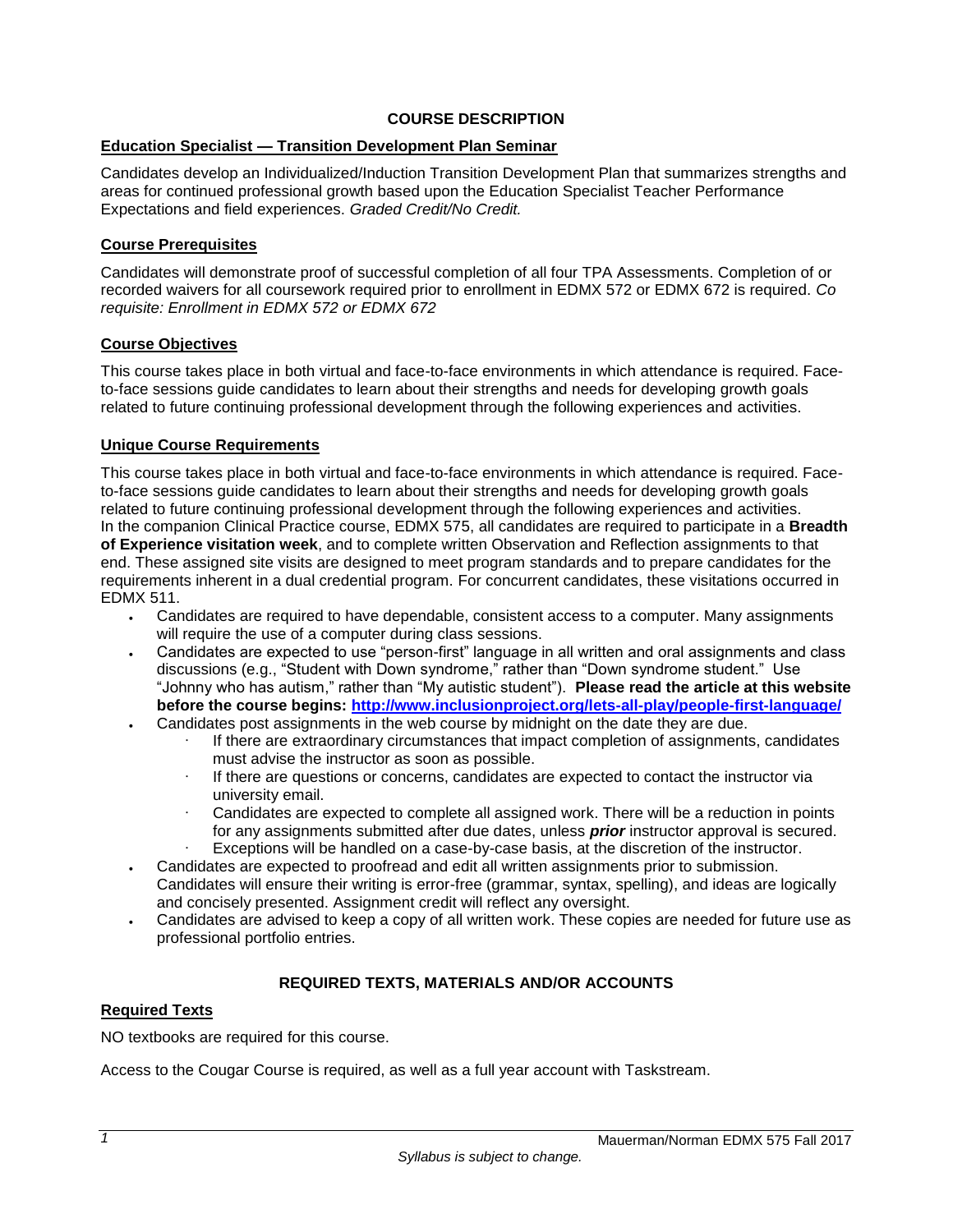A good-to-high quality 2 inch binder, suitable to serve as a Professional Employment Portfolio is also required. For this project, candidates also need a box of good quality plastic page protectors and 12 *WIDE* divider pages with typed label capability.

### <span id="page-3-0"></span>**Cougar Courses**

[https://cc.csusm.edu](https://cc.csusm.edu/)

## <span id="page-3-1"></span>**TaskStream Account**

The School of Education uses Taskstream to manage candidate data regarding TPEs, clinical practice, signature assignments, and professional disposition assessments. Concurrent candidates must be enrolled in Taskstream throughout the Multiple Subject, Mild/Moderate and Moderate/Severe Education Specialist program(s). Enrollment fees are paid by going to [www.taskstream.com](https://copilot.csusm.edu/owa/redir.aspx?C=JQGRF98_YUaQtaUmRLCQfVWnwmJwxs9IDInTVMhk81xWIUA7hRT2uY6jlnFWAAXDSUJtKsld_Qs.&URL=http%3a%2f%2fwww.taskstrem.com) and registering for at least one year. Concurrent candidates and candidates completing both the Mild/Moderate and Moderate/Severe credentials must enroll for a minimum of two years.

After enrolling, to access the Education Specialist program from the Taskstream home page (this is noted by a DRF owl icon), find the Self-Enrollment area and click the **Enter Code** button. Then enter the word "**Concurrent1516**" and the program code which is available from the instructor upon request—**most 575 candidates already have a TS account.**

If this is the correct program, click the **Enroll** button. The Education Specialist program now will appear on individual Taskstream home page upon log in**. Be certain to note enrollment name and password**.

## **COURSE LEARNING OUTCOMES**

<span id="page-3-2"></span>Upon successful completion of this course, students will have completed:

- 1) Development of an Individualized/Induction Development Transition Plan (IDTP) describing a candidate's strengths and professional growth goals, including specific emphasis for future professional development, study, and/or experiences.
- 2) Completion of the Cal State San Marcos Preliminary Education Specialist Teaching Performance Expectations (ES TPEs) Clinical Practice Assessment with descriptions of artifacts of knowledge and skills demonstrated; and
- 3) Completion of the requisite (minimum of five) Special Education Field Experience Logs documenting field experience in a broad range of service delivery options required of the California Commission on Teacher Credentialing (CCTC), and
- 4) Completion and presentation of Professional Employment Portfolio, which houses all certifications, authorizations, text scores, TB data, as well as lesson plans, a resume and other pertinent information for the employment search.

### **For Credential Courses:**

### <span id="page-3-3"></span>**Authorization to Teach English Learners**

This credential program has been specifically designed to prepare teachers for the diversity of languages often encountered in California public school classrooms. The authorization to teach English learners is met through the infusion of content and experiences within the credential program, as well as additional coursework. Candidates successfully completing this program receive a credential with authorization to teach English learners. *(Approved by CCTC in SB 2042 Program Standards, August 2002)*

## <span id="page-3-4"></span>**Teacher Performance Expectation (TPE) Competencies**

The course objectives, assignments, and assessments have been aligned with the CTC standards for both the Multiple Subject and Special Education Credentials. This course is designed to help teachers seeking a California teaching credential to develop the skills, knowledge, and attitudes necessary to assist schools and district in implementing effective programs for all students. The successful candidate will be able to merge theory and practice in order to realize a comprehensive and extensive educational program for all students. Candidates will be required to formally address the following TPEs in this course:

Candidates in EDMX 573 are required to address the Education Specialist TPEs in their entirety.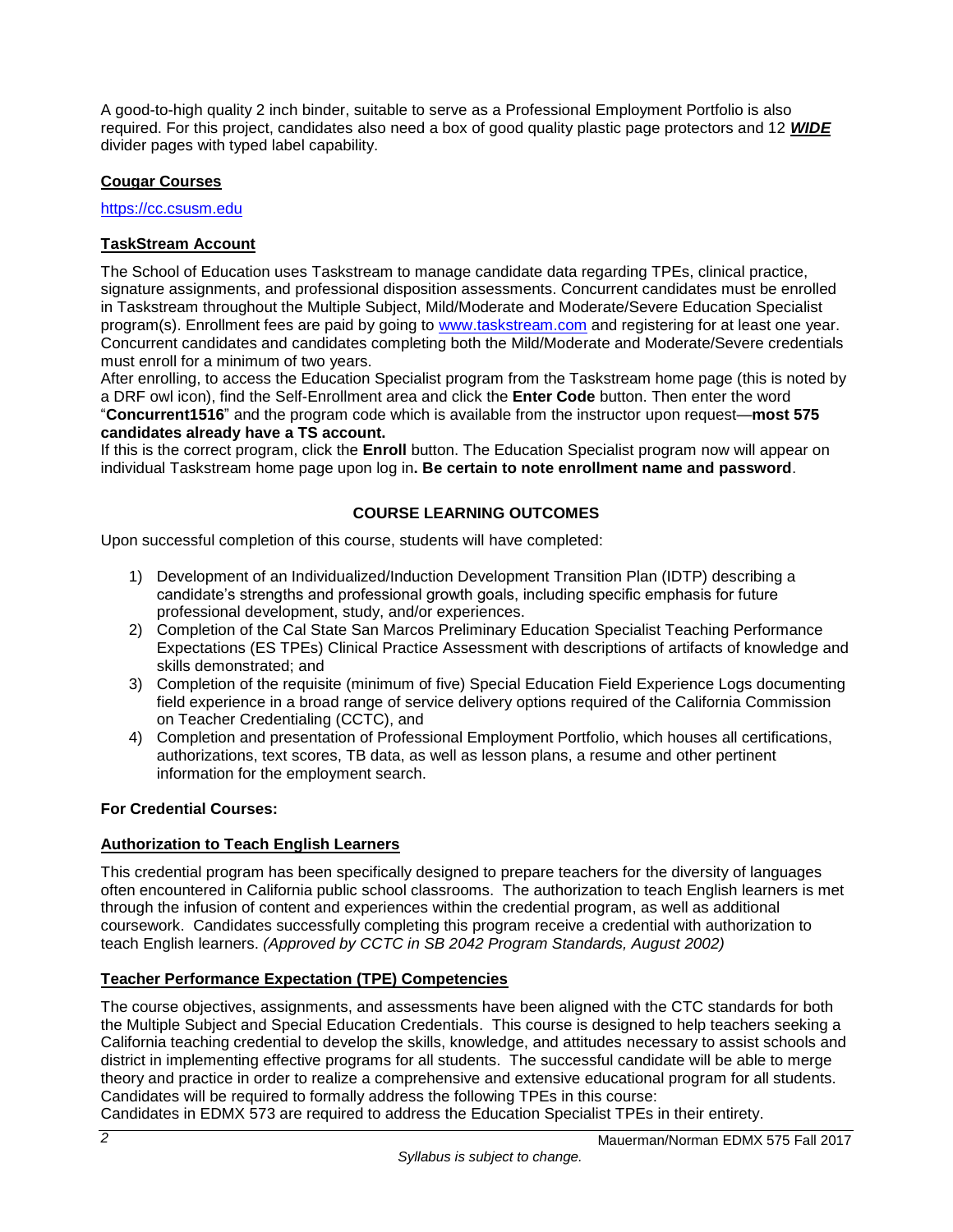### <span id="page-4-0"></span>**Teacher Performance Assessment**

Beginning July 1, 2008 all California credential candidates must successfully complete a state-approved Teacher Performance Assessment (TPA), as part of the credential program of preparation.

Because Concurrent candidates have successfully passed this Assessment, the final assessment for the Preliminary Education Specialist credential is determined through the TPE assessment as well as the ITDP document, which is a required document for the induction process in the state of California.

### <span id="page-4-1"></span>**Expected Dispositions for the Education Profession**

Education is a profession that has, at its core, certain dispositional attributes that must be acquired and developed. Teaching and working with learners of all ages requires not only specific content knowledge and pedagogical skills, but also positive, informed attitudes about the multiple dimensions of the profession. The School of Education has identified six dispositions that must be evident in teacher candidates: social justice and equity, collaboration, critical thinking, professional ethics, reflective teaching and learning, and life-long learning. These dispositions have observable actions that will be assessed throughout the preparation program. For each dispositional element, there are three levels of performance - *unacceptable*, *initial target*, and *advanced target*. The description and rubric for the three levels of performance offer measurable behaviors and examples.

The assessment is designed to provide candidates with ongoing feedback for their growth in professional dispositions and includes a self-assessment by the candidate. The dispositions and rubric are presented, explained and assessed in one or more designated courses in each program as well as in clinical practice. Based upon assessment feedback candidates will compose a reflection that becomes part of the candidate's Education Specialist Teaching Performance Expectation portfolio. Candidates are expected to meet the levels of *meets or exceeds* at this final level of the Concurrent program.

## **PROGRAM STUDENT LEARNING OUTCOMES (PSLOs)**

<span id="page-4-2"></span>Though this course, candidates are informed of the ES TPEs and other expectations for their performance in clinical practice inclusive of the summative assessment of their performance in EDMX 572 (or EDMX 672 for interns) and other special education field experiences document in the Special Education Field Experience Log. Candidates are guided to reflect upon their developing knowledge and skill with regard to Education Specialist program standards and their application of the ES TPEs through the completion with cooperating teacher and University Supervisor of the Cal State San Marcos Preliminary Education Specialist Teaching Performance Expectations (ES TPEs) Clinical Practice Assessment. Using the *Preliminary Mild/Moderate Education Specialist Induction Transition Development Plan* form, each candidate identifies strengths, growth areas, and future options for post-credential professional development experiences and learning opportunities. The plan is signed by the candidate, university supervisor, and clinical practice cooperating teacher and delivered to the program coordinator along with the ES TPE Checklist and the letter of recommendation for the awarding of the credential, also signed by the candidate, university supervisor, and cooperating teacher.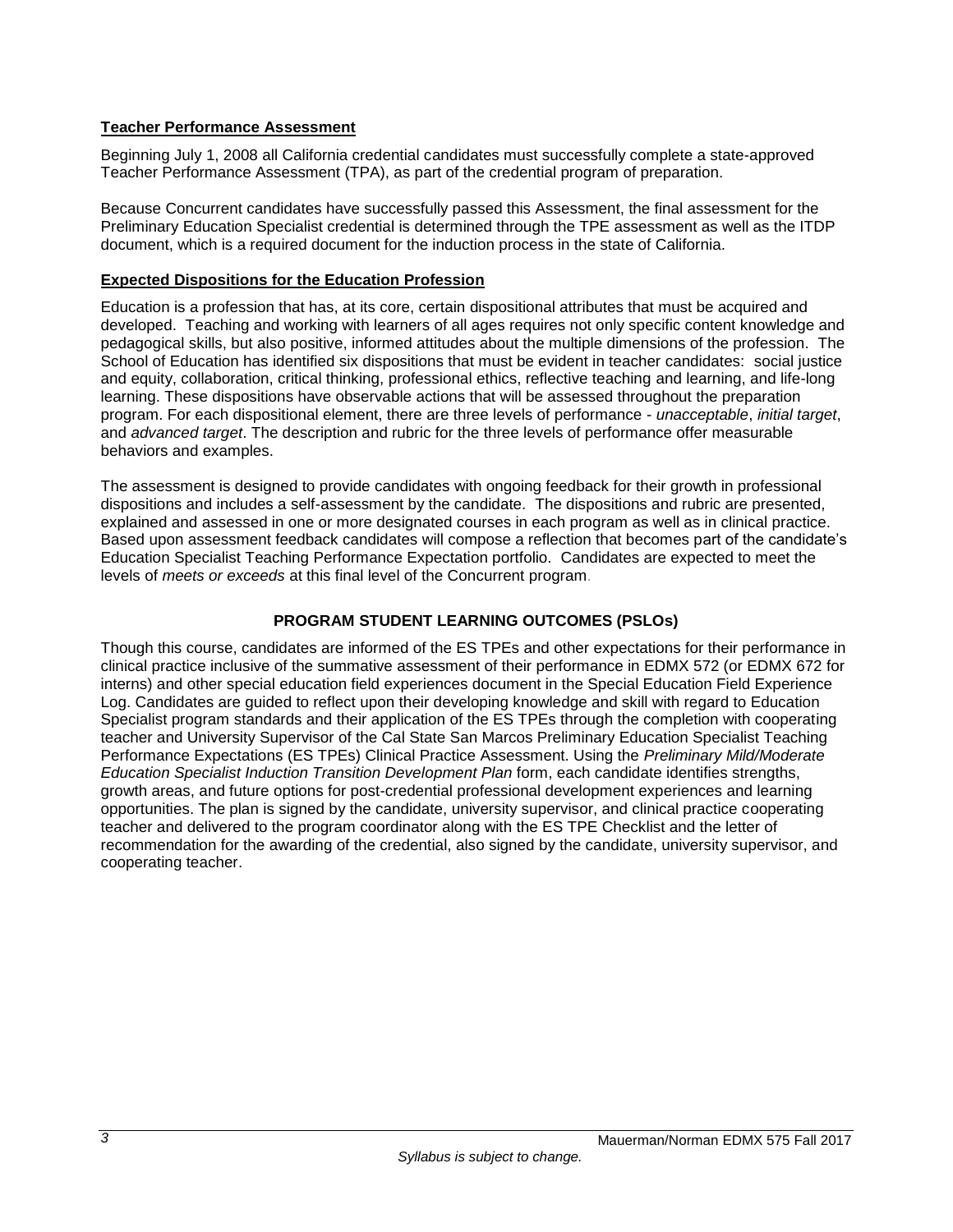# **SCHEDULE/COURSE OUTLINE FOR EDMX 575 SEMINAR**

Fall 2017 – KEL 5102 – 5:30- 8:15 pm

<span id="page-5-0"></span>

| W              | <b>DATES</b>                                                                                                                                                                                                                                                | <b>CLASS ACTIVITY/TOPIC DESCRIPTION</b>                                                                                                                                                                                                                                                                      | <b>READ/DO</b>                        | <b>DUE</b>                                                                                        |  |  |  |
|----------------|-------------------------------------------------------------------------------------------------------------------------------------------------------------------------------------------------------------------------------------------------------------|--------------------------------------------------------------------------------------------------------------------------------------------------------------------------------------------------------------------------------------------------------------------------------------------------------------|---------------------------------------|---------------------------------------------------------------------------------------------------|--|--|--|
|                | Professional<br>Submit<br>Read through ENTIRE course online. Note resources, media, readings, and<br><b>Dispositions</b><br>download assessment documents. Set up Class digital file, sub files: TPEs,<br>Prof Disp,<br>Portfolio, ITDP, Prof Disp - begin! |                                                                                                                                                                                                                                                                                                              |                                       |                                                                                                   |  |  |  |
| $\mathbf{1}$   | T<br>8/29/17<br>F <sub>2F</sub><br>Seminar                                                                                                                                                                                                                  | Orientation: Review of Syllabus, Assignments and Placements!<br>Observations/Do you need to make added arrangements?                                                                                                                                                                                         | Syllabus<br>PRINT IDTP<br>for US & CT | GTKY, Profile<br>photo                                                                            |  |  |  |
| $\overline{2}$ | Online<br>9/5                                                                                                                                                                                                                                               | Online Course Module 3: Complete personal information on ITDP;<br>Pre-clinical Self-Assess on ES TPEs;<br>Conduct Field Experience Visitation Reflection per assignment<br>Work ahead on Strengths/Need Inventory when available online<br>Give ITDP to CT and University Supervisor; discuss, seek feedback | Visitation<br>Log #1                  | Submit<br>(From 511)<br>Good idea to<br>submit all from<br>511 into<br>appropriate<br>portals NOW |  |  |  |
| 3              | T 9/12<br>F <sub>2</sub> F<br>Seminar                                                                                                                                                                                                                       | <b>Clinical Practice Training Night - Co-Teaching Training w</b><br>Supervisors & Cooperating Teachers-KEL 5102<br>Strength/Growth Needs informal assessment introduction<br>Professional Growth Web Quest--brainstorm for post credential<br>options; complete strength/Need inventory                      | Complete<br>S & N online              | Submit in<br>Portal, CC                                                                           |  |  |  |
| $\overline{4}$ | Online<br>9/19                                                                                                                                                                                                                                              | Complete as many Logs, Reflection assignments s as possible.<br>Submit!<br>Work Ahead: Employment Portfolio THIS IS TIME CONSUMING                                                                                                                                                                           |                                       | Submit in<br>Portal, CC                                                                           |  |  |  |
| 5              | T 9/26<br>F <sub>2</sub> F<br>Seminar                                                                                                                                                                                                                       | <b>Review &amp; Support Session: Clinical Practice protocols</b><br>Employment Portfolio assignment review<br>Student Services credential review; check in by you to them                                                                                                                                    | All CP forms                          |                                                                                                   |  |  |  |
| 6              | Online<br>10/3                                                                                                                                                                                                                                              | Complete as many Logs/Reflections as possible.<br>Complete initial strengths and growth needs on ITDP<br>ITDP to CT and University Supervisor; discuss, seek feedback<br>Compile and complete Professional Employment Portfolio                                                                              | Observation<br>Log #2 $&$ #3          | Submit in<br>Portal, CC                                                                           |  |  |  |
| $\overline{7}$ | Т<br>10/10<br>F <sub>2</sub> F<br>Seminar                                                                                                                                                                                                                   | <b>Professional Dispositions &amp; ITDP Workshop</b><br>In class: Log on and submit professional dispositions with 2<br>examples of how they each have been met<br>Work on the specific areas inside your ITDP                                                                                               | Self assess<br>Visitation<br>$Log$ #4 | <b>SUBMIT IN</b><br><b>TS NOW</b>                                                                 |  |  |  |
| 8<br>9         | Online<br>10/17<br>10/24                                                                                                                                                                                                                                    | FINISH and SUBMIT Professional Dispositions by this date<br>10/24 BOE week for Interns/New concurrent                                                                                                                                                                                                        |                                       | Submit                                                                                            |  |  |  |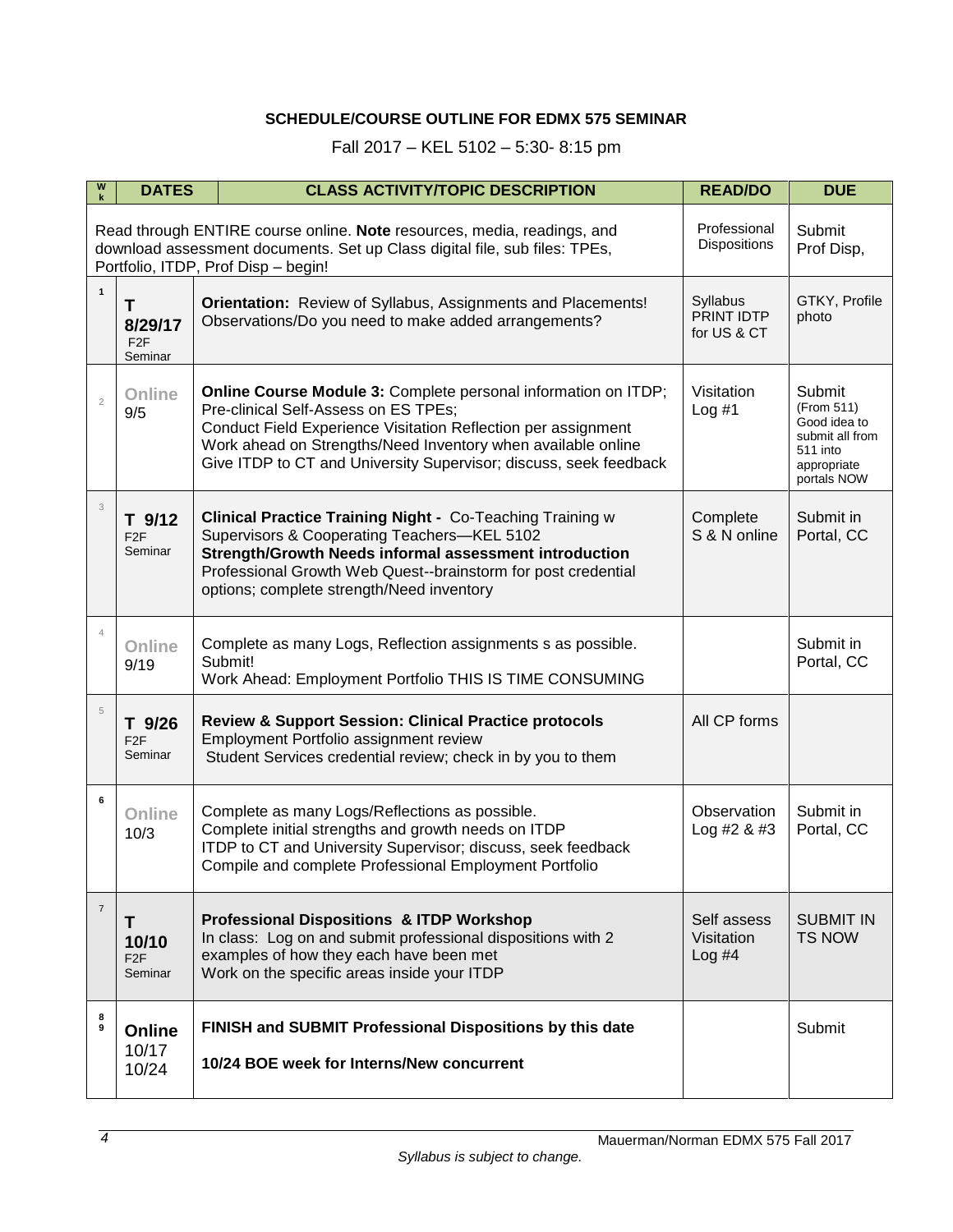| 10       | т<br>10/31<br>F <sub>2</sub> F<br>Seminar | -how to apply for the ES Mild/Moderate credential and new CCTC<br>updates; look for your final eval                                                                                                                                                      |                        |         |
|----------|-------------------------------------------|----------------------------------------------------------------------------------------------------------------------------------------------------------------------------------------------------------------------------------------------------------|------------------------|---------|
| 11       | <b>Online</b><br>$11/7$                   | Work on TPEs in clinical practice, collect and record evidences for<br>your ES TPEs, finish entering information on ITDP; share IDTP<br>with CT and University Supervisor; seek signatures; add in post-<br>credential professional development options. | Visitation<br>Log $#5$ | Submit  |
| 12       | T<br>11/14<br>F2F<br>Seminar              | <b>Collaborating with Service Providers-Guest Speakers:</b><br>Psychologist, Speech/Lang Pathologist, Occupational Therapist<br>Submit final ES TPEs, TPE portfolio, and ITDP;<br>Self-Assessment on ES TPEs.                                            |                        |         |
| 13<br>14 | 11/21<br>11/28                            | <b>Happy Thanksgiving</b><br>IF not finished with CP, submit ITDP by week 16.                                                                                                                                                                            |                        |         |
| 15       | $T$ 12/5<br>F <sub>2</sub> F<br>Seminar   | <b>SDCOE Guest Speaker re Clear Credential: Sheiveh Jones</b><br>Course Closure and Program Evaluation *Celebration*                                                                                                                                     | <b>ITDP</b>            | Submit! |
| 16       |                                           | Exam Week - No Class                                                                                                                                                                                                                                     |                        |         |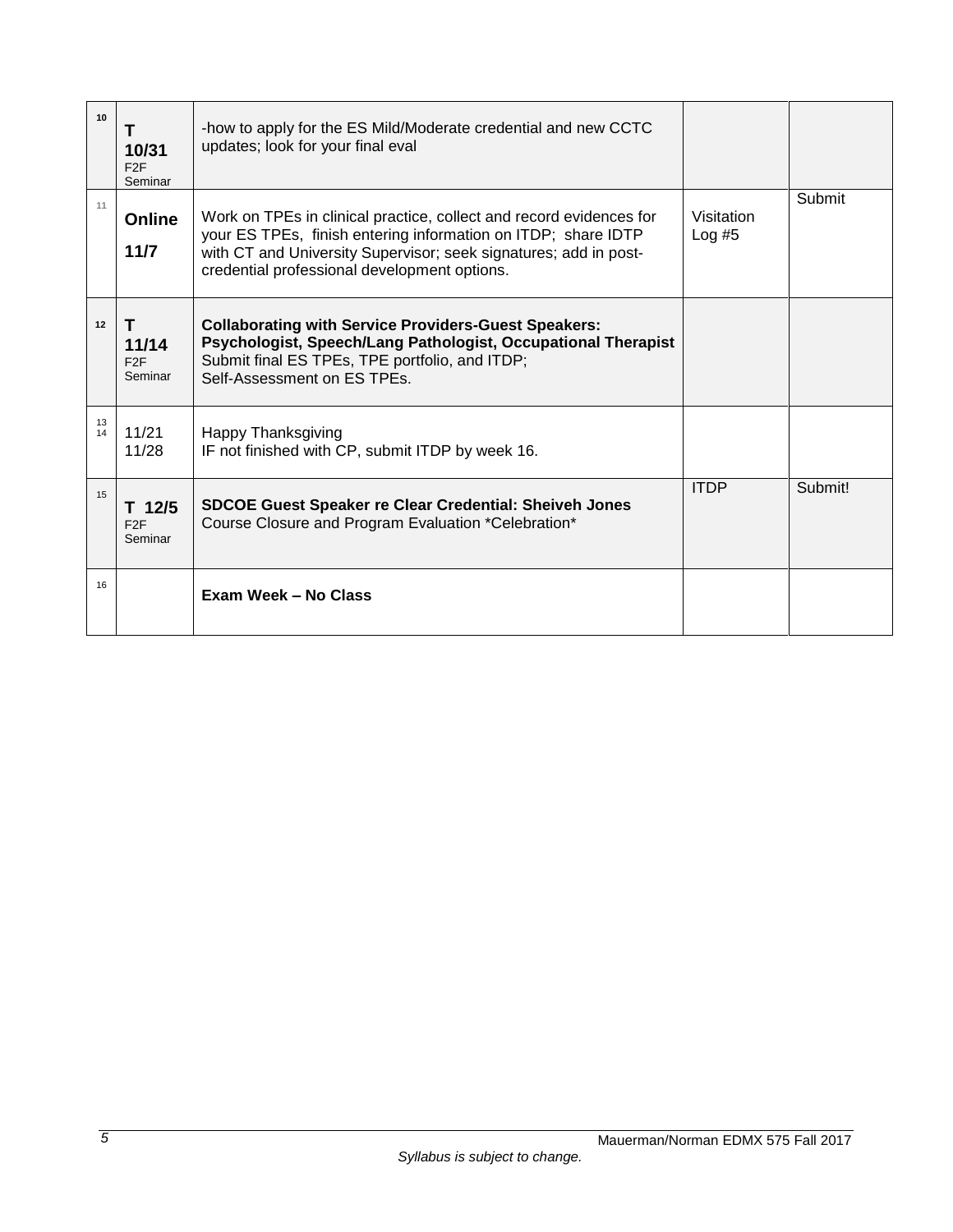## **COURSE REQUIREMENTS AND GRADED COURSE COMPONENTS**

<span id="page-7-0"></span>

| <b>Assignment</b>                                                                                                   | <b>Points</b> |  |
|---------------------------------------------------------------------------------------------------------------------|---------------|--|
| Data & Photo in CC (GTKY-Getting to Know You)                                                                       |               |  |
| Personal Employment Portfolio                                                                                       |               |  |
| 5 Breadth of Experience Reflections & Visitation Logs<br>Must equal 30 hours of experience in varied Sp Ed settings | 25            |  |
| Strength & Need Professional Development Self-Assessment                                                            | 10            |  |
| Individual Transition Development Plan (ITDP)                                                                       |               |  |
| Professional Dispositions Summative Assessment (TS)                                                                 |               |  |
| Attendance, Participation, Collaboration (3 pts/session)                                                            |               |  |
| <b>Raw Point Scale</b>                                                                                              | 100           |  |

### <span id="page-7-1"></span>**Course Assignments – Detail provided inside the Cougar Course**

### <span id="page-7-2"></span>**Grading Standards**

Grades are earned on a pass/fail basis. All Assignments, professional dispositions, group participation Employment Portfolio MUST be of excellent quality in order to pass this course and be recommended for a credential. In this instance, candidates may interpret this in terms of earning a strong A or failing the course.

### <span id="page-7-3"></span>**Final Exam Statement**

Due to the intense nature of this course, and the multiple assessments administered, there will be no formal Final Exam. Attendance at all cohort events are considered part of the final examination for every candidate.

#### <span id="page-7-4"></span>**School of Education/Course Attendance Policy**

Due to the dynamic and interactive nature of courses in the School of Education, all candidates (course participants) are expected to attend all classes and participate actively. At a minimum, candidates (course participants) must attend more than 80% of class time, or s/he may not receive a passing grade for the course at the discretion of the instructor. Individual instructors may adopt more stringent attendance requirements. Should the candidate (course participants) have extenuating circumstances, s/he should contact the instructor as soon as possible. *(Adopted by the COE Governance Community, December, 1997).*

#### <span id="page-7-5"></span>**Policy on Late/Missed Work**

All instances of work submitted late must be discussed with the instructor in order to earn credit.

### <span id="page-7-6"></span>**Student Collaboration Policy**

This cohort has established a code of Norms that has been curated and agreed upon by all candidates. This agreement includes engaged and intentional group work in base groups and other groups as determined by the cohort and by the instructor. Collaborative skills include respectful and effective interactions among group members, accountability for all assigned group roles. This extends to supportive, helping relationships that extend beyond typical group work, and embrace true cooperative group functioning. These interactions are reflected in the Professional Disposition Rubric and resulting score.

.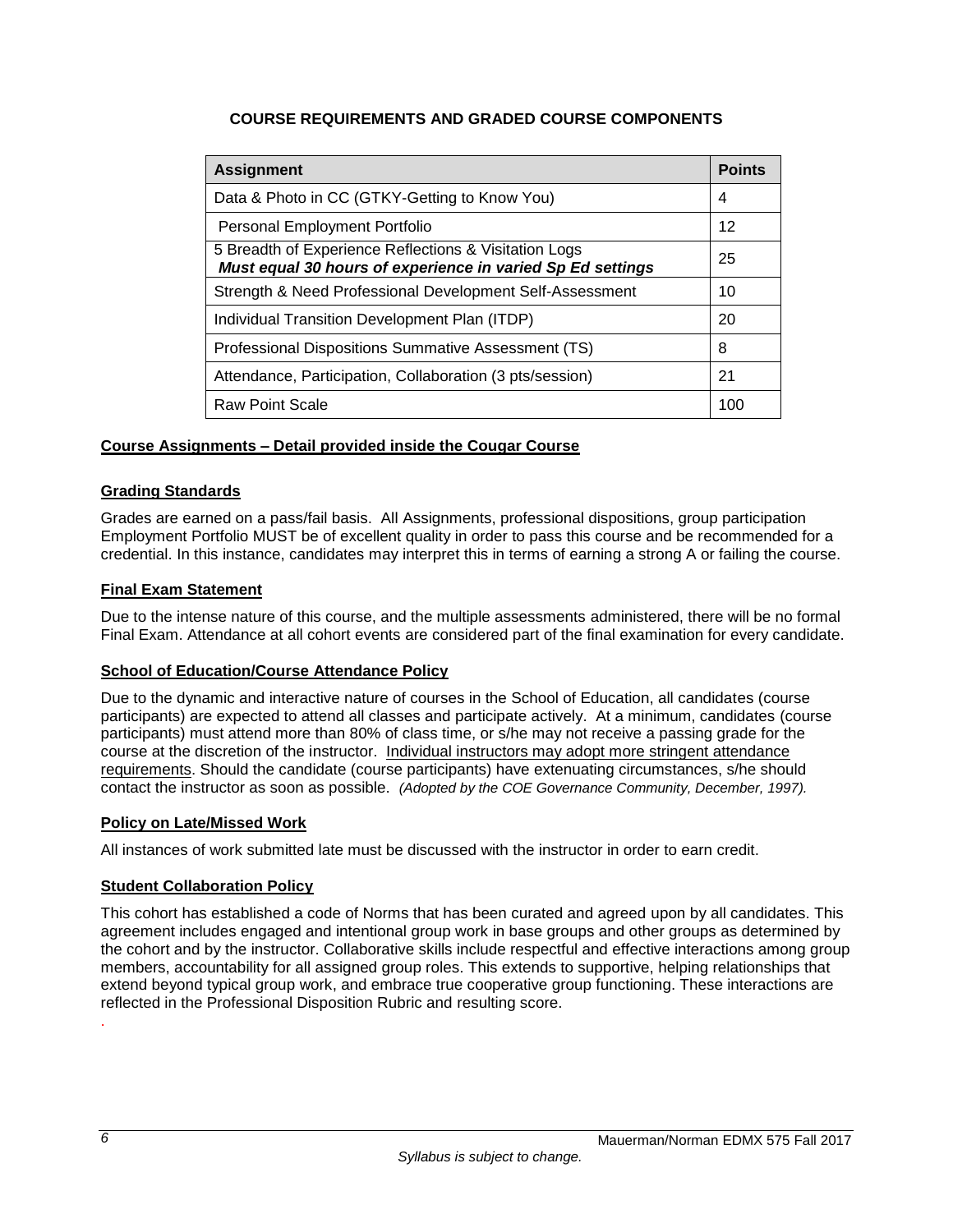## **GENERAL CONSIDERATIONS**

### <span id="page-8-1"></span><span id="page-8-0"></span>**CSUSM Academic Honesty Policy**

Students will be expected to adhere to standards of academic honesty and integrity, as outlined in the Student Academic Honesty Policy. All assignments must be original work, clear and error-free. All ideas/material that are borrowed from other sources must have appropriate references to the original sources. Any quoted material should give credit to the source and be punctuated accordingly.

Academic Honesty and Integrity: Students are responsible for honest completion and representation of their work. Your course catalog details the ethical standards and penalties for infractions. There will be zero tolerance for infractions. If you believe there has been an infraction by someone in the class, please bring it to the instructor's attention. The instructor reserves the right to discipline any student for academic dishonesty, in accordance with the general rules and regulations of the university. Disciplinary action may include the lowering of grades and/or the assignment of a failing grade for an exam, assignment, or the class as a whole.

Incidents of Academic Dishonesty will be reported to the Dean of Students. Sanctions at the University level may include suspension or expulsion from the University.

Refer to the full Academic Honesty Policy at: [http://www.csusm.edu/policies/active/documents/Academic\\_Honesty\\_Policy.html](http://www.csusm.edu/policies/active/documents/Academic_Honesty_Policy.html)

### <span id="page-8-2"></span>**Plagiarism**

As an educator, it is expected that each candidate (course participant) will do his/her own work, and contribute equally to group projects and processes. Plagiarism or cheating is unacceptable under any circumstances. If you are in doubt about whether your work is paraphrased or plagiarized see the Plagiarism Prevention for Students website [http://library.csusm.edu/plagiarism/index.html.](http://library.csusm.edu/plagiarism/index.html) If there are questions about academic honesty, please consult the University catalog.

#### <span id="page-8-3"></span>**Students with Disabilities Requiring Reasonable Accommodations**

Students with disabilities who require reasonable accommodations must be approved for services by providing appropriate and recent documentation to the Office of Disabled Student Services (DSS). This office is located in Craven Hall 4300, and can be contacted by phone at (760) 750-4905, or TTY (760) 750- 4909. Students authorized by DSS to receive reasonable accommodations should meet with their instructor during office hours or, in order to ensure confidentiality, in a more private setting.

### <span id="page-8-4"></span>**Credit Hour Policy Statement**

Per the University Credit Hour Policy:

"Courses with face-to-face instruction (including activity and laboratory modes of instruction) must ensure that students understand that they are expected to spend a minimum of two hours outside of the classroom each week for each unit of credit engaged in learning. (Note that for courses with a "lecture" mode of instruction over an entire semester, each unit of credit corresponds to an 'hour' of class-time and two hours of student learning outside of class. For activity and laboratory modes of instruction, depending on the particular instructional mode, each unit of credit corresponds to two or three 'hours' of class-time, and two hours of student learning outside of class.)"

What this means for EDMX 575 is structured so that the online weeks are considered "laboratory" weeks, which means that candidates can expect to spend **six (6) hours** on tasks during the online weeks.

### <span id="page-8-5"></span>**All University Writing Requirement**

In keeping with the university-wide policy that every course at the university must have a writing requirement of at least 2500 words, this course will include weekly reflective writing prompts, the completion of two universal lesson designs, in accordance with TPA standards. Additionally candidates are required to complete assignments in the areas of typical and atypical human development, a student characteristics chart for students with special needs, as well as a written project which details service options for a particular student. EDMX 575 candidates will exceed this number of words within the first two weeks of courses.